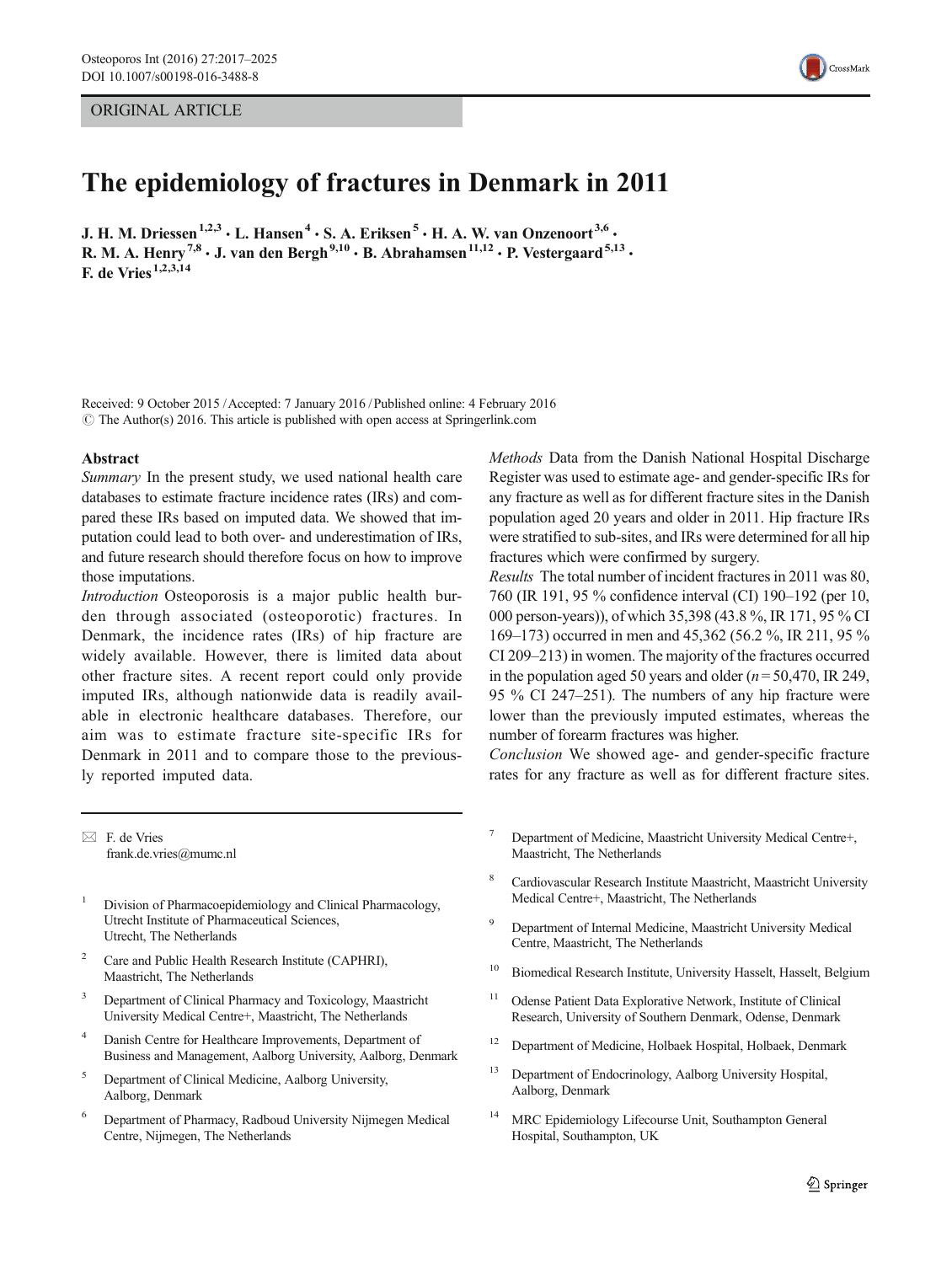The IRs of most fracture sites increased with age. Estimating the number of fractures for Denmark based on imputation of data from other countries led to both over- and underestimation. Future research should therefore focus on how to improve those imputations as not all countries have nationwide registry data.

Keywords Epidemiology · Fractures · Incidence rates · **Osteoporosis** 

# Introduction

Osteoporosis is a major public health burden through associated (osteoporotic) fractures. In 2010, an estimated number of 66,000 incident fractures (12,000 hip fractures) occurred in the Danish population aged 50 years and older [\[1](#page-7-0)]. The associated costs of osteoporosis were estimated at  $E1055$  million for Denmark, 2010 [\[1\]](#page-7-0). The estimated costs of osteoporotic fractures have been projected to increase by about 50 % in 2025 due to ageing of the population [\[2](#page-7-0)].

An increasing number of studies have shown that secular trends in the incidence of hip fractures have levelled off or started to decline [[3,](#page-7-0) [4](#page-7-0)]. A call to update the data for as many countries as possible has been made [\[3\]](#page-7-0). Hip fracture incidence rates (IRs) have been estimated in different periods for the Danish population [[5,](#page-7-0) [6](#page-7-0)], and IRs of distal forearm fracture are available for the period 1976–1984 [\[7](#page-7-0)] and for 2010 [[8\]](#page-7-0).

The International Osteoporosis Foundation (IOF) estimated the country-specific burden of osteoporosis and the number of incident fractures in 2010 for individuals aged 50+ in Denmark [[1\]](#page-7-0). Danish hip fracture IRs for 2004 were available from health registries which contain data on both in- and outpatient treatments [[9\]](#page-7-0). IRs for other fracture sites were not available and, therefore, Swedish data from 1987 to 1994 were used [[10\]](#page-7-0). All radiography referrals that come to medical attention are recorded for Malmö, Sweden. Age- and sexspecific incidence rate ratios (IRRs) were calculated for the different fracture sites as compared to hip fracture in this population [\[10](#page-7-0)]. The estimated IRRs were then applied to the Danish hip fracture IRs, assuming that the age- and sexspecific IRRs were equal in Sweden and Denmark [\[1\]](#page-7-0). The IRs of forearm fractures in 2010 have recently been estimated for Denmark [[8](#page-7-0)] using health registry data, which has shown a high validity [[11](#page-7-0)], and these IRs were somewhat higher than the imputed IRs by the IOF [\[1](#page-7-0)].

Danish IRs are available for hip [\[5,](#page-7-0) [6](#page-7-0)] and forearm fractures [\[7,](#page-7-0) [8\]](#page-7-0). However, there are no data on the IRs of other fracture types. It has been shown for forearm fractures that imputation based on data from other countries might underestimate the real IR [\[8\]](#page-7-0), but this has not been examined for other fracture types. Therefore, the objective of our study was to estimate fracture site-specific IRs for Denmark in 2011 and to compare those to the previously reported imputed data.

# Methods

# Source population

In Denmark, the extensive nature of registers, covering contacts to the health sector, offers good possibilities for studies on the occurrence of fractures [\[11\]](#page-7-0). Using the unique 10-digit civil registry number that is assigned to all Danish citizens shortly after birth, a complete hospital discharge history can be established for each individual, and valid linkage between population-based registries can be obtained [\[12\]](#page-7-0). Data on all changes in vital status, including change of address and date of death for the entire Danish population has been registered since 1968 in the Civil Registration System. The Danish National Hospital Discharge Register (NHDR) [[13](#page-7-0)] was founded in 1977 and covers all inpatient contacts from 1977 to 1994, and from 1995 furthermore includes all outpatient visits to hospitals, outpatient clinics and emergency rooms. The reliability of Danish national fracture records has shown to be high, with a concordance of 94 % for hip, 84 % for forearm and 83 % for humerus fractures between selfreported and registered fractures in female health professionals [\[11\]](#page-7-0). This was not a clinical trial and ethics committee approval was not required.

## Study design

Patients were included when they were diagnosed with a fracture, high or low trauma, in 2011 and aged 20 years or older. Any fracture was determined by the following International Classification of Diseases and Related Health Problems (ICD)-10 codes: S02, S12, S22, S32, S42, S52, S62, S72, S82, S92, T02, T08, T10 and T12. We investigated the following fracture sites: skull (S02), clinical symptomatic vertebral fracture (S12, S22.0, S22.1, S32.0, T08), ribs (S22.2 - S22.9), pelvis (S32), clavicle (S42.0), scapula (S42.1), humerus (S42.2–S42.4), forearm (S52), carpal (S62.0, S62.1), hip (S72.0 - S72.2), femur unspecified (S72.3 - S72.9), patella (S82.0), tibia/fibula (S82.1–S82.4), ankle (S82.5, S82.6, S82.8) and foot (S92). Unspecified fracture consisted of all other fracture ICD-10 codes. Major osteoporotic fracture was determined as a hip, humerus, forearm or clinical symptomatic vertebral fracture according to the WHO definition [\[14](#page-7-0)]. Hip fracture was further stratified by the location of the fracture: neck, pertrochanteric or subtrochanteric (ICD-10: S72.0, S72.1 and S72.2, respectively). Surgery codes 'KNFB' and 'KNFJ4-9' [[15](#page-8-0)] were used to determine which hip fractures were confirmed by surgery within 10 days after the date of fracture.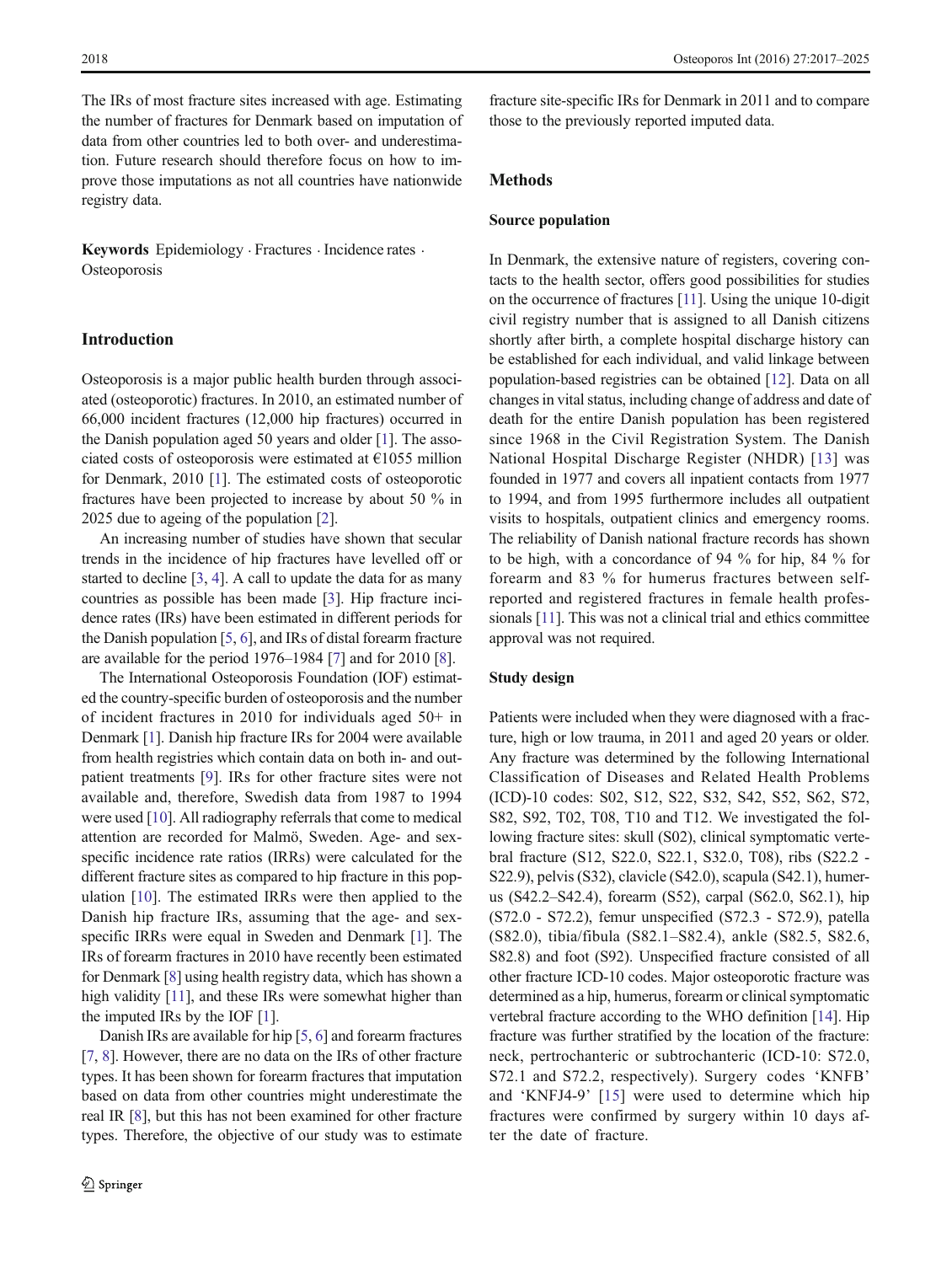The population demographics of the background population in 2011 were obtained online from Statistics Denmark [\(www.statistikbanken.dst.dk\)](http://www.statistikbanken.dst.dk/). IRs (number of fractures/ 10,000 person-years) were calculated by dividing all cases of the first recorded fracture during 2011 over the total number of persons alive on July 1, 2011, and aged 20 or older. To overcome the potential problem of counting the same fracture twice, all fractures with a record of a previous fracture (of the same type or coded as unspecified) in 6 months before the fracture date in 2011 were excluded. Age- and gender-specific IRs were estimated as well as IRs for the above defined fracture sites. Women-to-men IRRs were determined by dividing the women IR over the men IR. For the different fracture types, the first fracture in that specific category was used to calculate the IR.

# **Results**

The total number of incident fractures in people aged 20 years and older in 2011 was 80,760 (IR 191, 95 % confidence interval (CI) 190–193 per 10,000 person-years (py)), of which 45,362 (56.2 %, IR 211, 95 % CI 209–213) occurred in women and 35,398 (43.8 %, IR 171, 95 % CI 169–173) in men, Table [1.](#page-3-0) The majority of the fractures occurred in the population aged 50 years and older ( $n = 50,470$ , IR 249, 95 % CI 247–251), Table [1](#page-3-0). When patients with a history of a fracture in 6 months before were not excluded, the total number of incident fractures in people aged 50 years and older was 4.5 % higher ( $n = 52,745$ ). Until the age of 50, fractures occurred more often in men than in women (women to men IRR 0.60; 95 % CI 0.59–0.62). Whereas after the age of 50, the majority of the fractures occurred in women (IRR 1.89; 95 % CI 1.85–1.92). Figure [1](#page-4-0) shows that the IRs strongly increased in both men and women after age 75.

The total number of incident of the major osteoporotic fractures was 35,102 of which 82 % occurred in the population aged 50 years and older. Women accounted for two third of the major osteoporotic fractures, and their IR was 2.5 times higher than the IR for men aged 50+, Table [2.](#page-4-0) Men and women showed a comparable IR until the age of 50, thereafter the IRs started to diverge until the age of 75 (Fig. [2](#page-5-0)).

The following sites showed homogeneous patterns of fracture IRs with age: femur, hip, humerus, pelvis, clinical symptomatic vertebral, rib, major osteoporotic and any fracture. There was an exponential increase starting at the 50–54 age category (Fig. [2](#page-5-0)). The IR of forearm fractures yielded a strong increase from the age of 45 years. The IRs of tibia and clavicle fractures started to rise at age 75. The IRs of carpal, skull and foot fractures (men only) declined with age, whereas the IRs of foot fractures rose in women aged 45–59 years and decreased thereafter. The IR of ankle fractures in men was steady, in contrast to the IR for women, which rose until age 60 and then stabilized. Rib and patella fractures showed a continuous increase for both men and women. Table [2](#page-4-0) shows the IRs and total number of fractures in the population aged 50 and older. The women-to-men IRR was highest for forearm fracture (IRR 3.8).

Stratification to hip fracture sites did not result in different patterns, Table [3](#page-6-0). The hip fracture IRs strongly increased from age 75. The IR was higher in women than in men and the majority (53.5 %) of the hip fractures occurred in the neck of the hip. Table [4](#page-6-0) shows the IRs of hip fractures which were confirmed by a surgery in 10 days after the date of fracture; those IRs were about 15 to 20 % lower than the total hip fracture IRs. The same IR pattern was visible as with hip fracture and hip fracture stratified by fracture location.

Our estimated number of fractures for various sites was considerably different to the estimates from the IOF. The number of incident fractures in patients aged 50 years and older (including people with a history of a fracture in 6 months before) was 52,745, 10,488, 13,746 and 2299 in the present study for any hip, forearm and clinical symptomatic vertebral fracture, respectively. The IOF estimate was 25 % higher for any fracture ( $N= 66,000$ ), 14 % higher for hip fracture ( $N= 12$ , 000) and 27 % lower for forearm fracture  $(N=10,000)$  [[1\]](#page-7-0). The IOF estimate for clinical symptomatic vertebral fracture was 4.3 times higher  $(N= 10,000)$  as compared to our results [\[1](#page-7-0)].

## **Discussion**

We have reported age- and gender-specific IRs for different fracture sites in the Danish population aged 20 years and older in 2011. The total number of incident fractures was 80,760. The IRs for any hip, femur, humerus, pelvis, clinical symptomatic vertebral, rib and major osteoporotic fracture increased with age, in contrast to the fractures of the carpus, foot or skull, which declined with age. Until the age of 50, fractures occurred more frequently in men than in women, while this was reversed after the age of 50.

The pattern of the IRs of forearm fractures of the present study are in line with the results of a study that investigated the IRs of forearm fractures in Denmark in 2010 [\[6](#page-7-0)]. Both studies showed a steady IR up to age categories of 44 years and a rise thereafter, especially in women. However, the IRs of forearm fractures in women aged 50 to 79 years were lower (8–21 fractures/10,000 py) in the present study than in the 2010 study, which might be due to random variation and the fact that we excluded patients with an unspecified fracture in 6 months before the date of fracture in 2011 [\[6](#page-7-0)]. The results for hip fracture are comparable with earlier results from Denmark, 2008 [\[4\]](#page-7-0). Our results are in keeping with results for the Dutch population [[16](#page-8-0)], when considering a threefold difference in hip fracture IRs as shown earlier [[17\]](#page-8-0). As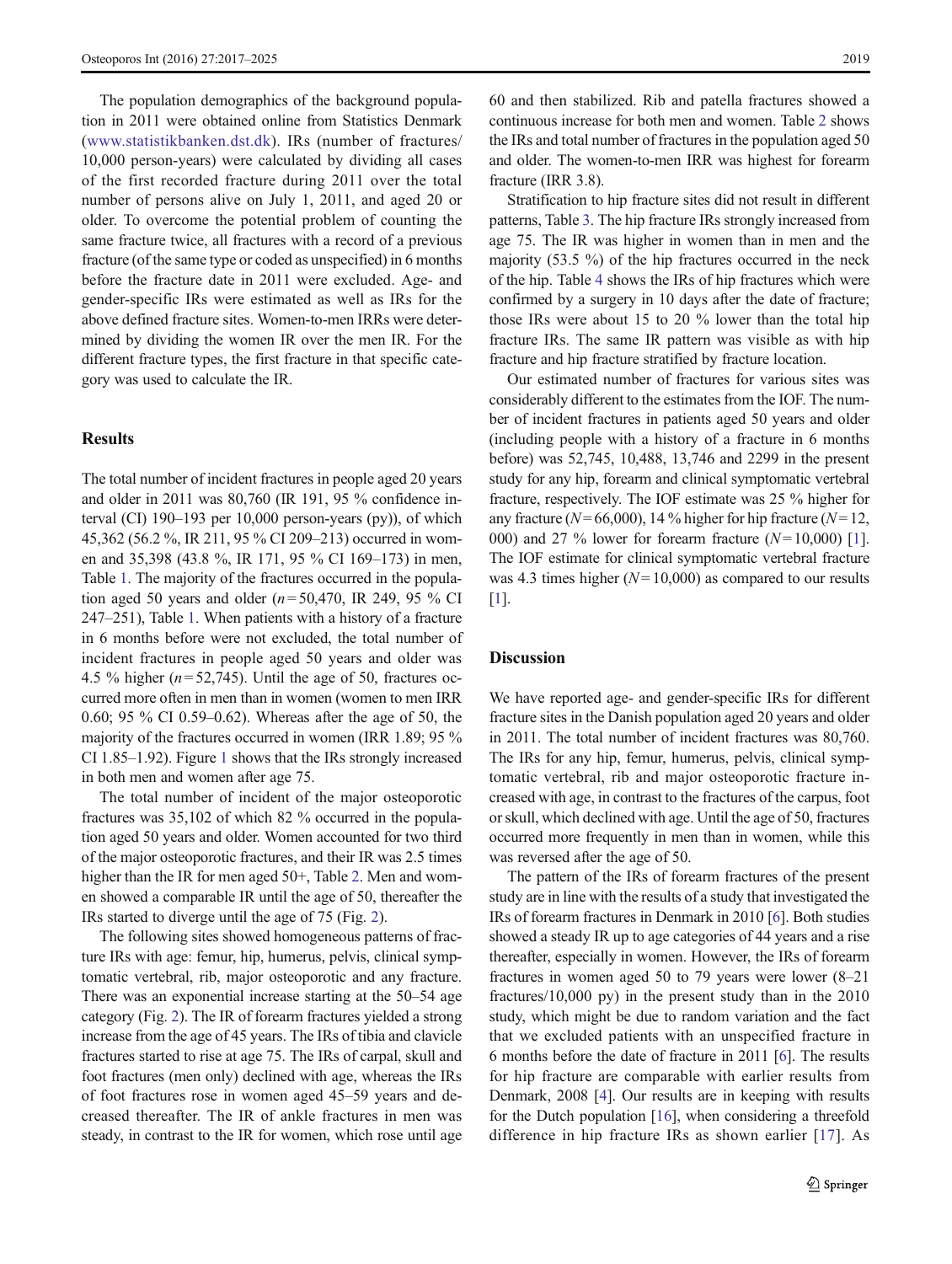<span id="page-3-0"></span>

| Table 1       |                        |                         | Number of incident fractures in Denmark in 2011 by a | ge and sex             |                         |                                             |                        |                         |                                             |                        |
|---------------|------------------------|-------------------------|------------------------------------------------------|------------------------|-------------------------|---------------------------------------------|------------------------|-------------------------|---------------------------------------------|------------------------|
|               | Total                  |                         |                                                      | Men                    |                         |                                             | Women                  |                         |                                             |                        |
| Age           | Number of<br>fractures | Number of<br>py at risk | 10,000 py (95 % CI)<br>Incidence rate per            | Number of<br>fractures | Number of<br>py at risk | $10,000$ py (95 % CI)<br>Incidence rate per | Number of<br>fractures | Number of py<br>at risk | Incidence rate<br>per 10,000 py<br>(95 % G) | IRR: W:M (95 % CI)     |
| $20 - 24$     | 6436                   | 340,005                 | 189 (185–194)                                        | 4379                   | 173,397                 | 253 (245-260)                               | 2057                   | 166,608                 | $123(118-129)$                              | $0.49(0.46 - 0.52)$    |
| $25 - 29$     | 4507                   | 313,457                 | $(44(140-148))$                                      | 2960                   | 157,771                 | $(88(181-194))$                             | 1547                   | 155,686                 | 99 (94-104)                                 | $0.53(0.50-0.56)$      |
| $30 - 34$     | 4120                   | 336,815                 | 122 (119-126)                                        | 2641                   | 168,862                 | $156(150-162)$                              | 1479                   | 167,953                 | 88 (84-93)                                  | $0.56(0.53 - 0.60)$    |
| $35 - 39$     | 4539                   | 387,575                 | $117(114-120)$                                       | 2747                   | 194,050                 | $(42(136-147))$                             | 1792                   | 193,525                 | (16-88) 56                                  | $0.65(0.62 - 0.69)$    |
| 40–44         | 5015                   | 397,530                 | $(26(123-130))$                                      | 3040                   | 201,319                 | $151(146-156)$                              | 1975                   | 196,211                 | $101(96-105)$                               | $0.67(0.63 - 0.71)$    |
| $45 - 49$     | 5673                   | 416,527                 | $136(133 - 140)$                                     | 3249                   | 210,661                 | $[54 (149 - 159)]$                          | 2424                   | 205,866                 | $118(113 - 122)$                            | $0.76(0.72 - 0.80)$    |
| $50 - 54$     | 5728                   | 367,878                 | $156(152 - 160)$                                     | 2739                   | 185,107                 | $(48(142-153))$                             | 2989                   | 182,771                 | $164(158-169)$                              | $1.11(1.05 - 1.16)$    |
| $55 - 59$     | 6501                   | 350,093                 | 86 (181-190)                                         | 2537                   | 174,892                 | $145(139 - 151)$                            | 3964                   | 175,201                 | 226 (219-233)                               | $1.56(1.48 - 1.64)$    |
| $60 - 64$     | 6894                   | 356,791                 | [93 (189-198)                                        | 2441                   | 176,655                 | $138(133 - 144)$                            | 4453                   | 180,136                 | 247 (240–254)                               | $1.79(1.70 - 1.88)$    |
| $65 - 69$     | 7265                   | 331,398                 | 219 (214–224)                                        | 2403                   | 162,919                 | $(47(142-153))$                             | 4862                   | 168,479                 | 289 (281-297)                               | $.96(1.86 - 2.05)$     |
| $70 - 74$     | 5492                   | 226,853                 | 242 (236-248)                                        | 1720                   | 107,393                 | $.60(153 - 168)$                            | 3772                   | 119,460                 | 316 (306-326)                               | $1.97(1.86 - 2.09)$    |
| $75 - 79$     | 5109                   | 165,202                 | $309(301 - 318)$                                     | 1471                   | 74,035                  | $(99(189-209))$                             | 3638                   | 91,167                  | 399 (386-412)                               | $2.01(1.89 - 2.13)$    |
| $80 - 84$     | 5101                   | 117,219                 | 435 (423-447)                                        | 1341                   | 47,938                  | 280 (265-294)                               | 3760                   | 69,281                  | 543 (526-560)                               | $1.94(1.82 - 2.06)$    |
| $85 - 89$     | 4665                   | 73,215                  | 637 (619-655)                                        | 1052                   | 24,911                  | 422 (397–447)                               | 3613                   | 48,304                  | 748 (725–771)                               | $1.77(1.65-1.90)$      |
| $\frac{+}{6}$ | 3715                   | 39,087                  | 950 (921-980)                                        | 678                    | 9972                    | 680 (630–729)                               | 3037                   | 29,115                  | 1043 (1008-1078)                            | $1.53(1.41 - 1.67)$    |
| Total         | 80,760                 | 4,219,645               | 191 (190-193)                                        | 35,398                 | 2,069,882               | 171 (169-173)                               | 45,362                 | 2,149,763               | 211 (209-213)                               | $1.23$ $(1.22 - 1.25)$ |
| $50+$         | 50,470                 | 2,027,736               | 249 (247-251)                                        | 16,382                 | 963,822                 | $170(167-173)$                              | 34,088                 | 1,063,914               | 320 (317-324)                               | $1.89(1.85 - 1.92)$    |
|               |                        |                         |                                                      |                        |                         |                                             |                        |                         |                                             |                        |

py person-years, IRR  $W:M$  incidence rate ratio women to men, CI confidence interval

 $py$  person-years, IRR W:M incidence rate ratio women to men,  $CI$  confidence interval

# $\underline{\textcircled{\tiny 2}}$  Springer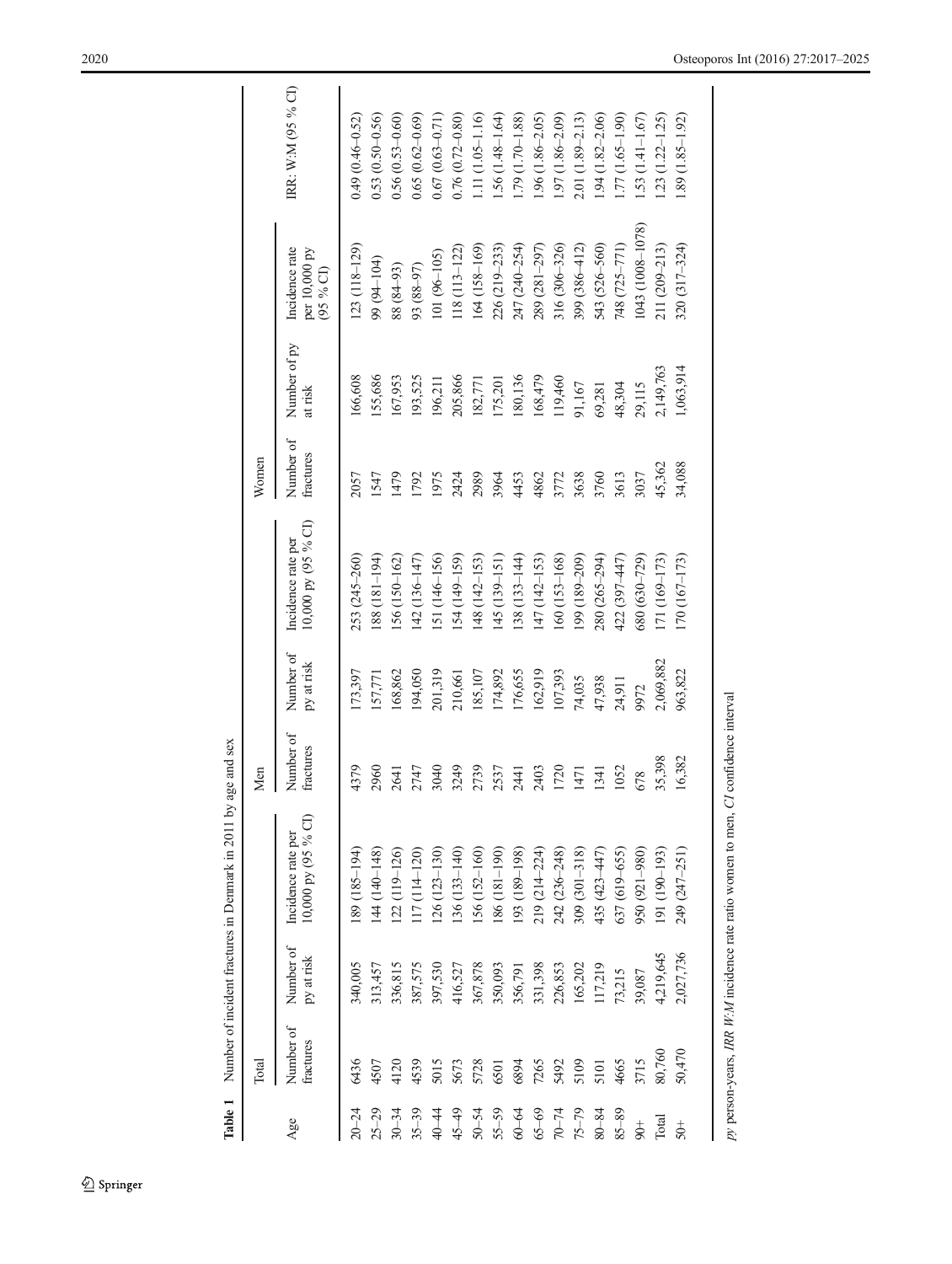<span id="page-4-0"></span>

Fig. 1 Incidence rates of the first fracture in 2011 stratified by age and sex. py person-years

compared to IRs for Norway [[18](#page-8-0)], our results are similar below the age of 80, whereas our results are lower than the Norwegian IRs for age groups of  $\geq 80$ . Based on a study which estimated standardized hip fracture rates for different European countries, a higher hip fracture IR for Denmark was expected as compared to Norway [[17\]](#page-8-0). The Norwegian study used data from 1994 to 2008 of a particular city to estimate IRs, while we used data from the whole country of Denmark for 2011 and this might partly explain the differences. Previous studies have demonstrated higher IRs of osteoporotic fractures in urban as compared to rural regions in Norway although this is believed principally to be with regard to forearm fractures [[19](#page-8-0), [20](#page-8-0)].

The same pattern of IRs (stable until the age of 50 years and a strong rise thereafter) was visible for any fracture, as compared to the results of a study investigating the IRs of different fracture sites in the UK, between 1988 and 1998 [[21](#page-8-0)]. Both studies investigated different fracture sites and those were comparable as well, except for patella and clinical symptomatic vertebral fractures, which showed a different pattern in people aged 80 and over. The IR was about 1.5–2 times higher in Denmark than in the UK, except for rib fracture which showed an equal IR. This may be explained by various reasons, such as differences in the definition of incident fracture between the studies, differences in the studied time period and differences in the used data source. Additionally, it is known from literature that IRs in Scandinavia are about 1.5–2 times higher than those in the rest of Europe [[4](#page-7-0), [22](#page-8-0), [23](#page-8-0)].

The IOF recently estimated numbers of fractures in 2010 for 27 different EU countries, including Denmark [[1\]](#page-7-0). This is of course helpful for an appraisal of the societal burden, and the report relied on the official statistics as available. Hence, for Denmark, the IOF had only data available on hip fractures, and imputed numbers of other fracture sites using the ratios of hip to other fracture types using Swedish data of Malmö (1987–1994) [[10\]](#page-7-0). The IOF estimates were 25 % higher for any fracture and 14 % for hip fractures as compared to the numbers estimated in the current study. In contrast, the IOF estimate for forearm fractures was 27 % lower than the present number of fractures. This is in line with recent incidence rates of forearm fractures in Denmark in 2010 [[6\]](#page-7-0), which used the

Table 2 Incidence rate and total number of fractures stratified by gender and fracture type in people aged 50 years and older

|                                | Incidence rate/10,000 py $(95\% \text{ CI})$ | Number of fractures |                       |        |      |        |
|--------------------------------|----------------------------------------------|---------------------|-----------------------|--------|------|--------|
| Fracture type                  | Total                                        | Men                 | Women                 | Total  | Men  | Women  |
| Ankle                          | $20.9(20.3-21.5)$                            | $14.0(13.2 - 14.7)$ | $27.1(26.1-28.1)$     | 4234   | 1348 | 2886   |
| Carpal                         | $6.4(6.0-6.7)$                               | 4.8 $(4.3-5.2)$     | 7.8(7.3–8.4)          | 1295   | 460  | 834    |
| Clavicle                       | $8.9(8.5-9.3)$                               | $10.4(9.7-11.0)$    | $7.7(7.1 - 8.2)$      | 1812   | 998  | 814    |
| Femur                          | $6.1(5.8-6.4)$                               | $4.0(3.6-4.4)$      | $8.0(7.5-8.5)$        | 1237   | 385  | 852    |
| Foot                           | $21.0(20.4 - 21.6)$                          | $14.8(14.0-15.5)$   | $26.6(25.7-27.6)$     | 4257   | 1423 | 2834   |
| Forearm                        | $65.1(64.0 - 66.2)$                          | $26.0(25.0-27.0)$   | $100.5(98.6 - 102.4)$ | 13,192 | 2504 | 10,688 |
| Hip                            | 43.8 (42.9–44.7)                             | $29.2(28.1-30.2)$   | $57.1(55.7 - 58.5)$   | 8884   | 2811 | 6073   |
| Humerus                        | $29.1(28.3 - 29.8)$                          | $15.9(15.2 - 16.7)$ | $40.9(39.7-42.2)$     | 5893   | 1537 | 4356   |
| Patella                        | $3.3(3.0-3.5)$                               | $2.2(1.9-2.5)$      | $4.3(3.9-4.7)$        | 666    | 211  | 455    |
| Pelvis                         | $9.7(9.2 - 10.1)$                            | $5.4(4.9-5.8)$      | $13.6(12.9-14.3)$     | 1962   | 517  | 1445   |
| Rib                            | $7.7(7.3-8.1)$                               | $10.3(9.6-10.9)$    | $5.4(4.9-5.8)$        | 1562   | 991  | 571    |
| Scapula                        | $1.6(1.4-1.8)$                               | $2.0(1.8-2.3)$      | $1.2(1.0-1.4)$        | 320    | 196  | 123    |
| Skull                          | $7.7(7.3-8.1)$                               | $7.5(6.9 - 8.0)$    | 7.9(7.4–8.4)          | 1561   | 720  | 841    |
| Tibia                          | $8.7(8.3-9.1)$                               | $6.3(5.8-6.9)$      | $10.8(10.2 - 11.4)$   | 1761   | 612  | 1149   |
| Clinical symptomatic vertebral | $10.9(10.4-11.3)$                            | $10.3(9.6-10.9)$    | $11.4(10.8-12.1)$     | 2204   | 989  | 1215   |
| Major osteoporotic             | $142.0(140.3-143.6)$                         | 78.4 (76.6–80.1)    | 199.6 (196.9–202.2)   | 28,786 | 7552 | 21,234 |

py person-year; major osteoporotic hip, forearm, humerus or clinical symptomatic vertebral fracture; CI confidence interval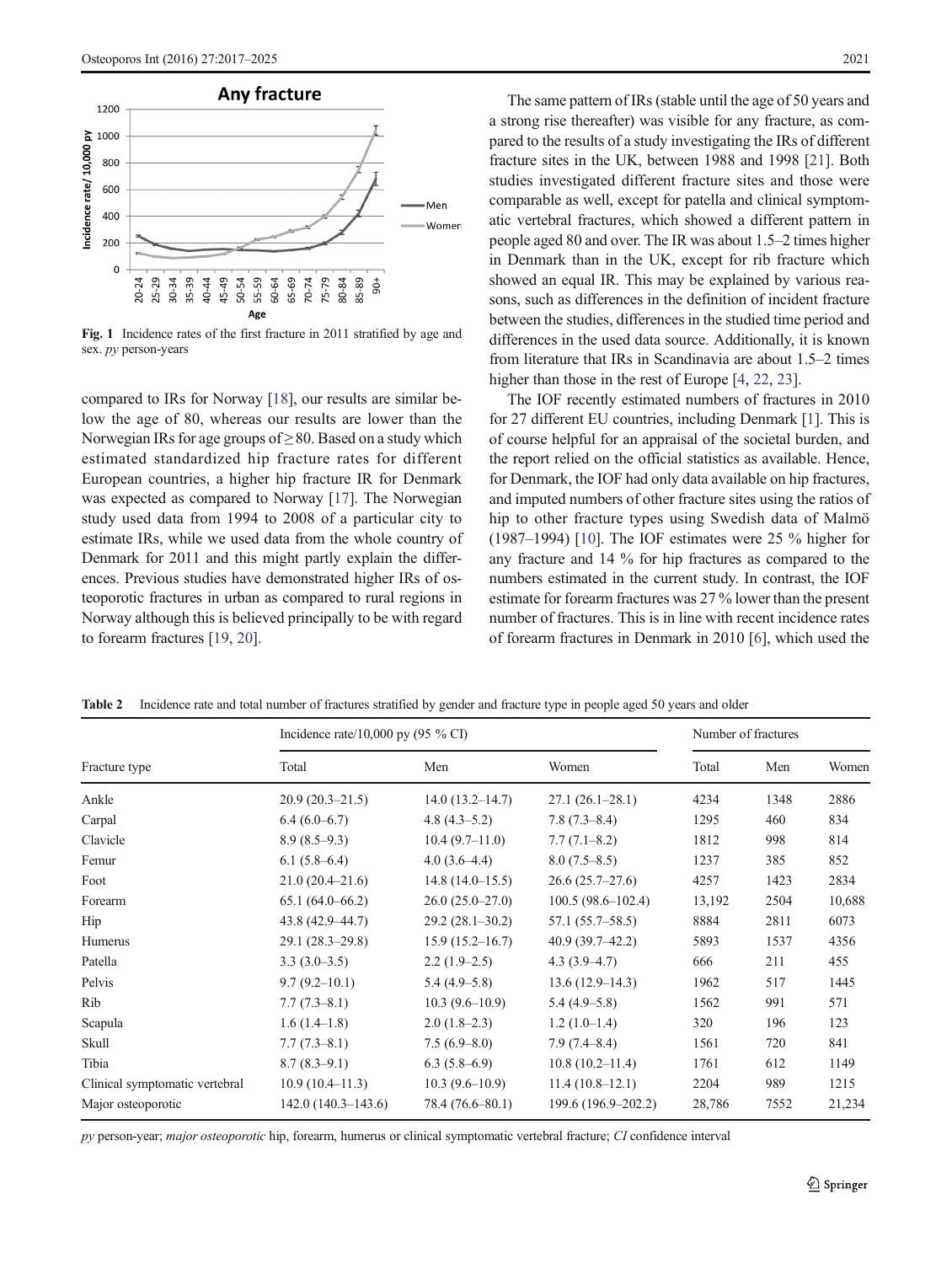<span id="page-5-0"></span>Fig. 2 Incidence rates of the first fracture in 2011 stratified by fracture type, age and sex. Major osteoporotic fracture: fracture of the hip, humerus, forearm or vertebrae

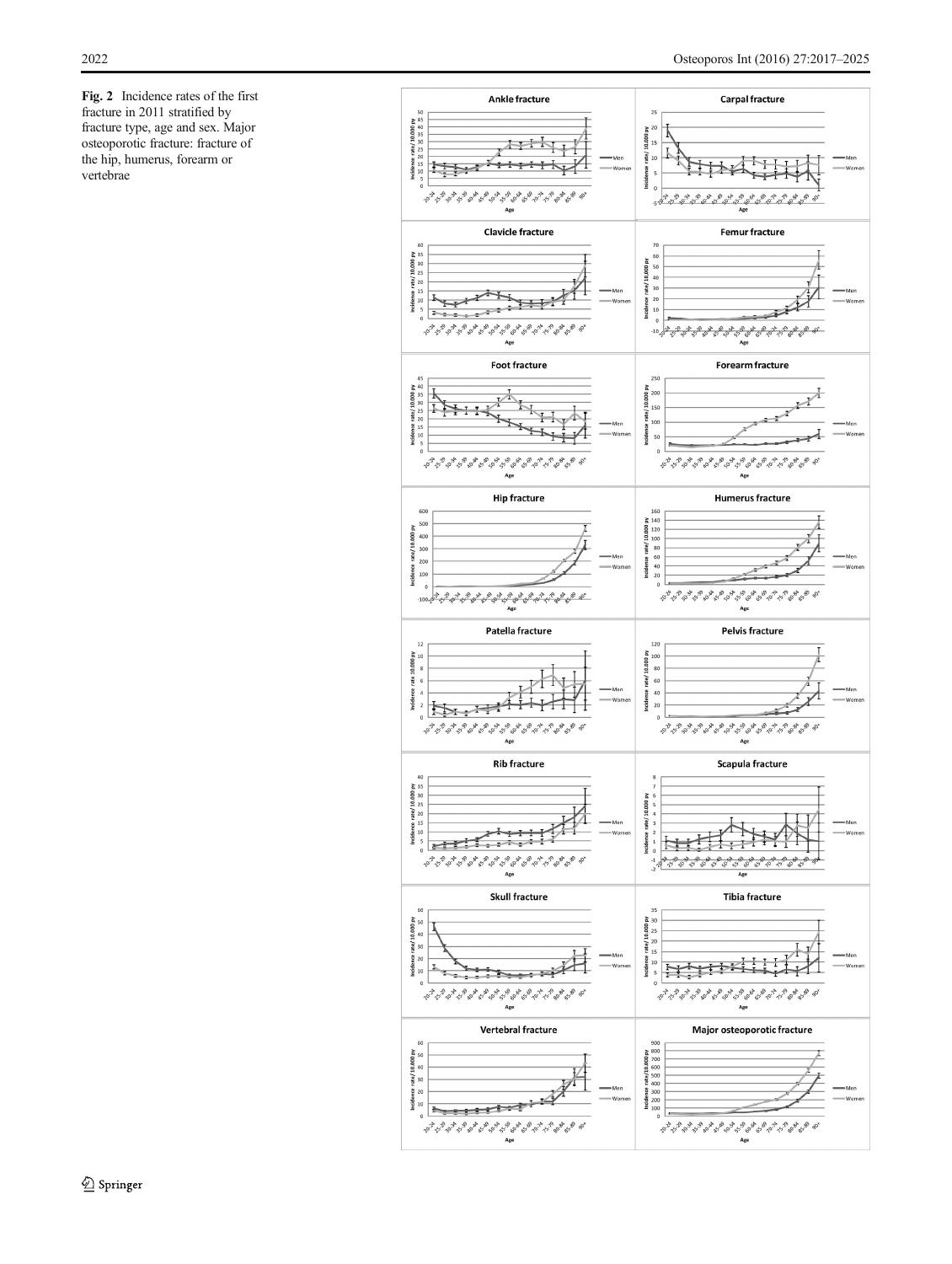| Type of hip fracture<br>$(ICD-10 code)$ | Neck<br>(S72.0) |                                                     | Petrochanteric<br>(S72.1) |                | Subtrochanteric<br>(S72.2) |              |
|-----------------------------------------|-----------------|-----------------------------------------------------|---------------------------|----------------|----------------------------|--------------|
|                                         |                 | Hip fracture incidence rates/10,000 py (95 $\%$ CI) |                           |                |                            |              |
| Age                                     | Men             | Women                                               | Men                       | Women          | Men                        | Women        |
| $50 - 54$                               | $3(2-4)$        | $3(2-4)$                                            | $3(2-4)$                  | $3(2-3)$       | $1(0-1)$                   | $1(0-1)$     |
| $55 - 59$                               | $4(3-5)$        | $6(5-7)$                                            | $4(3-4)$                  | $3(2-4)$       | $1(0-1)$                   | $1(0-1)$     |
| $60 - 64$                               | $7(6-9)$        | $9(7-10)$                                           | $6(5-7)$                  | $9(8-10)$      | $1(1-2)$                   | $1(1-2)$     |
| $65 - 69$                               | $11(10-13)$     | $18(16-20)$                                         | $8(7-10)$                 | $13(11-14)$    | $2(2-3)$                   | $3(2-4)$     |
| $70 - 74$                               | $18(16-21)$     | $30(27-33)$                                         | $14(12-16)$               | $27(25-30)$    | $5(4-6)$                   | $5(4-6)$     |
| $75 - 79$                               | $35(31-39)$     | $56(51-61)$                                         | $25(21-28)$               | $56(53-60)$    | $7(5-9)$                   | $9(7-11)$    |
| $80 - 84$                               | $68(60-75)$     | $107(100-115)$                                      | $50(43-56)$               | $97(90-103)$   | $10(7-13)$                 | $16(13-19)$  |
| $85 - 89$                               | $122(108-136)$  | 196 (184-208)                                       | $93(81-105)$              | $140(129-150)$ | $12(7-16)$                 | $29(24-34)$  |
| $90+$                                   | 221 (192-249)   | 282 (263-301)                                       | $158(134 - 183)$          | 232 (215-249)  | $25(15-35)$                | 55 $(46-63)$ |

<span id="page-6-0"></span>

|  |  |  | Table 3 Incidence rates/10,000 py for hip fractures in people aged 50 years and older stratified by age, sex and hip fracture type |  |
|--|--|--|------------------------------------------------------------------------------------------------------------------------------------|--|
|--|--|--|------------------------------------------------------------------------------------------------------------------------------------|--|

py person-years, CI confidence interval

same data source as in this study. The number of clinical symptomatic vertebral fractures estimated by the IOF is about 4.3 times higher as the number of clinical symptomatic vertebral fractures in the present study. The IOF used Swedish ageand sex-specific IRRs from vertebral to hip fracture IRs based on radiography referrals. In the present study, we used register data which especially for clinical vertebral fractures might be less accurate than the radiographic data. As far as we know, there is no data available on how well clinical vertebral fractures are captured in the Danish registry, and, therefore, it is difficult to compare the IOF estimate to the estimate of the present study. When comparing the present data to the data from the IOF, one has to take into account that there are some differences between the studies. The IOF estimated the number of fractures for 2010, based on data from 2004 including

repeat admissions [\[1](#page-7-0)], while we used data from 2011 and applied a washout period of 6 months. Hip fracture IRs have shown to decline in Denmark [\[4](#page-7-0), [6](#page-7-0)]. This decline in hip fracture incidence rates and the repeat admissions might explain the overestimation of the number of hip fractures. The imputation of fracture incidence rates might be improved by taking secular trends of fracture incidence rates into account.

This study has several strengths. We were able to estimate the number of fractures in 2011 for the whole country of Denmark. Moreover, we were able to stratify different fracture sites, without imputation based on data from other fracture sites or other countries. This made it also possible to compare our data to estimated IRs based on imputed data. The reliability of Danish national fracture records has previously been addressed in the Danish Nurses Cohort Study ( $N = 18,800$ ), where 94 %

Table 4 Incidence rates/10,000 py for hip fractures which were confirmed by surgery in people aged 50 years and older stratified by age, sex and hip fracture type

| Type of hip fracture | Neck (S72.0)   |                | Petrochanteric (S72.1)                                                           |                | Subtrochanteric (S72.2) |             |
|----------------------|----------------|----------------|----------------------------------------------------------------------------------|----------------|-------------------------|-------------|
| $(ICD-10 code)$      |                |                | Hip fractures incidence rates/10,000 py confirmed by surgery $(95\% \text{ CI})$ |                |                         |             |
|                      | Men            | Women          | Men                                                                              | Women          | Men                     | Women       |
| $50 - 54$            | $2(2-3)$       | $2(2-2)$       | $2(1-3)$                                                                         | $1(1-1)$       | $1(0-1)$                | $1(0-1)$    |
| $55 - 59$            | $4(3-5)$       | $4(4-5)$       | $3(2-3)$                                                                         | $2(2-3)$       | $1(0-1)$                | $1(0-1)$    |
| $60 - 64$            | $6(5-7)$       | $7(6-7)$       | $5(4-6)$                                                                         | $4(3-4)$       | $1(1-2)$                | $1(1-1)$    |
| $65 - 69$            | $9(7-10)$      | $15(14-16)$    | $7(6-8)$                                                                         | $8(7-9)$       | $2(1-2)$                | $2(2-3)$    |
| $70 - 74$            | $15(13-17)$    | $25(24-27)$    | $11(9-13)$                                                                       | $15(14-16)$    | $4(3-5)$                | $4(3-5)$    |
| $75 - 79$            | $28(25-31)$    | $47(45-50)$    | $20(17-22)$                                                                      | $30(28-32)$    | $5(4-7)$                | $7(6-8)$    |
| 80-84                | $55(51-60)$    | $89(85-93)$    | $42(38-45)$                                                                      | $62(59-66)$    | $9(7-11)$               | $13(11-14)$ |
| $85 - 89$            | $102(96-108)$  | $162(155-170)$ | $80(75-86)$                                                                      | $122(115-128)$ | $8(6-10)$               | $24(22-27)$ |
| $90+$                | $173(165-182)$ | $226(213-238)$ | $128(121-136)$                                                                   | $203(191-215)$ | $18(15-21)$             | $47(41-53)$ |

py person-years, CI confidence interval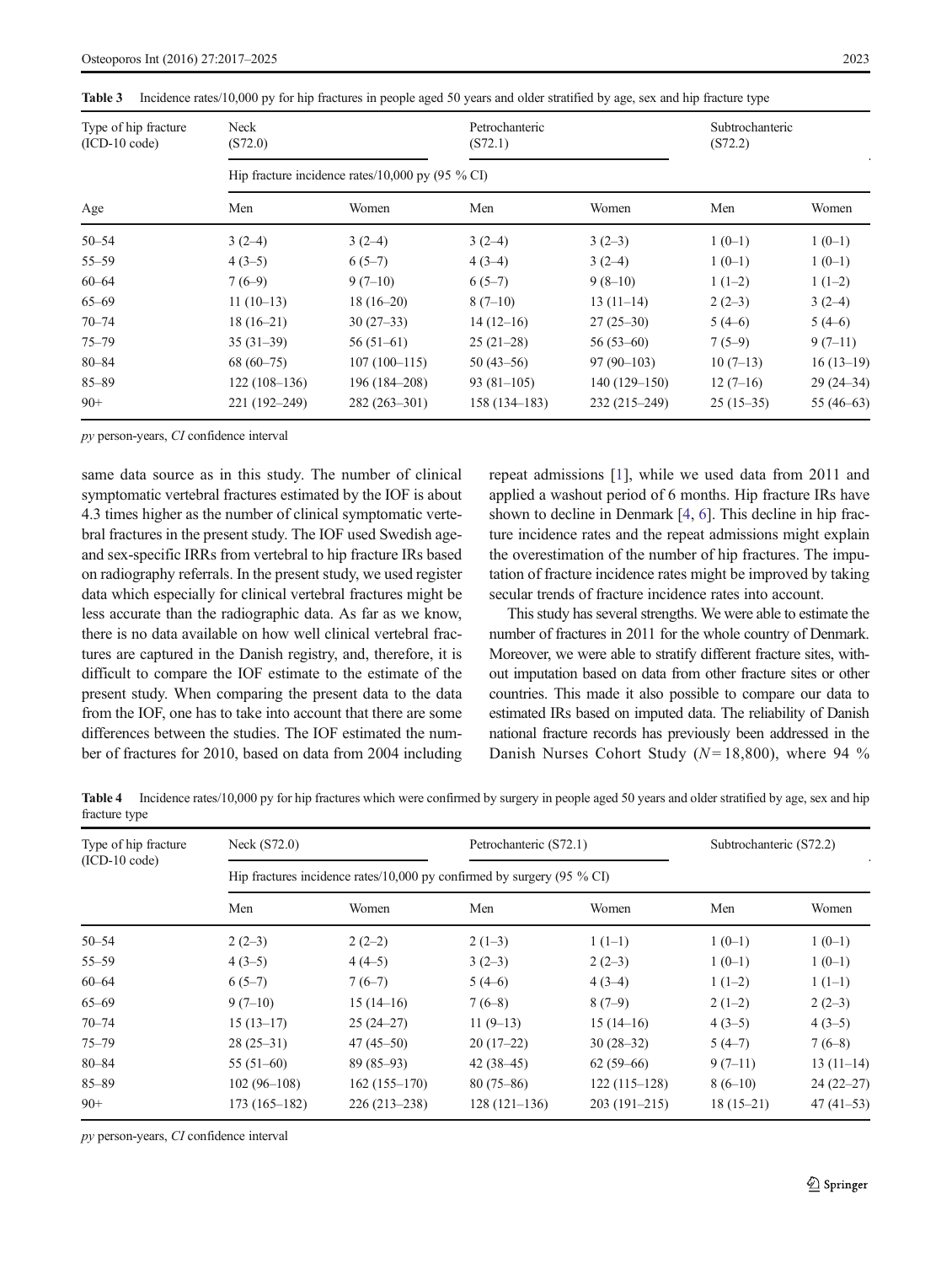<span id="page-7-0"></span>concordance was found between self-reported hip fracture in female health professionals and registered hip fracture, 84 % concordance for forearm fractures and 83 % for humerus fractures [11].

Furthermore, the present results provide more accurate estimates of the number of fractures and, thereby, these data will assist to the planning of health services and to the estimation of fracture-associated costs. And the present estimates could also be used to update the Danish algorithms for Fracture Risk Assessment Tool (FRAX). At present, the Danish version of FRAX included in the major osteoporotic fracture risk estimates a vertebral fracture probability that is imputed from Danish official hip fracture rates using Malmö conversion ratios, while forearm and humerus fractures are those reported by the Danish National Board of Health at the time. The present study has the advantage of using a conservative approach to reduce the risk of multiple counting of the same fracture, or including hip fracture repair, and it is also the most up-to-date incidence rate report. We are aware of some limitations of this study. Our IR estimates might be somewhat conservative, because we excluded all fractures with a history of fracture of the same type in 6 months before, to overcome the problem of double counting of the same fracture. Additionally, we were only able to estimate the number of vertebral fractures that came to clinical attention. This of course reflects the immediate societal burden and use of the healthcare system, but patients with vertebral fractures who do not receive the diagnostic work-up including x-rays are also subject to increased morbidity and mortality [[24](#page-8-0)].

In summary, we have shown age- and gender-specific fracture rates for any fracture as well as for different fracture sites. The IRs of most fracture sites increased with age. Until the age of 50, fractures occurred more in men than in women, while this was reversed in older age groups. Estimating the number of fractures for Denmark based on the imputation of data from other countries led to both over- and underestimation. Future research should therefore focus on how to improve those imputations as not all countries have nationwide registry data.

#### Compliance with ethical standards

Conflicts of interest JD and FV declare that they are employed by the Division of Pharmacoepidemiology & Clinical Pharmacology, which has received unrestricted funding from the Netherlands Organisation for Health Research and Development (ZonMW), the Dutch Health Care Insurance Board (CVZ), the Royal Dutch Pharmacists Association (KNMP), the private-public funded Top Institute Pharma ([www.](http://www.tipharma.nl/) [tipharma.nl](http://www.tipharma.nl/)) (includes co-funding from universities, government and industry), the EU Innovative Medicines Initiative (IMI), the EU 7th Framework Program (FP7) and the Dutch Ministry of Health and Industry (including GlaxoSmithKline, Pfizer, and others). BA reports institutional research contracts with Novartis and prior advisory board membership for Amgen, Merck and Nycomed/Takeda. LH, SAE, HO, RH, JB and PV declare no conflicts of interest.

#### Funding source None

Open Access This article is distributed under the terms of the Creative Commons Attribution-NonCommercial 4.0 International License (http:// creativecommons.org/licenses/by-nc/4.0/), which permits any noncommercial use, distribution, and reproduction in any medium, provided you give appropriate credit to the original author(s) and the source, provide a link to the Creative Commons license, and indicate if changes were made.

# References

- 1. Svedbom A, Hernlund E, Ivergård M, Compston J, Cooper C, Stenmark J, McCloskey EV, Jönsson B, Abrahamsen B, Kanis JA (2013) Epidemiology and economic burden of osteoporosis in Denmark. Arch Osteoporos 8:137
- 2. Burge R, Dawson-Hughes B, Solomon DH, Wong JB, King A, Tosteson A (2007) Incidence and economic burden of osteoporosis-related fractures in the United States, 2005–2025. J Bone Miner Res 22(3):465–475
- 3. Cooper C, Cole ZA, Holroyd CR, Earl SC, Harvey NC, Dennison EM, Melton LJ, Cummings SR, Kanis JA, IOF CSA Working Group on Fracture Epidemiology (2011) Secular trends in the incidence of hip and other osteoporotic fractures. Osteoporos Int 22(5): 1277–1288
- 4. Requena G, Abbing-Karahagopian V, Huerta C, De Bruin ML, Alvarez Y, Miret M, Hesse U, Gardarsdottir H, Souverein PC, Slattery J, Schneider C, Rottenkolber M, Schmiedl S, Gil M, De Groot MC, Bate A, Ruigómez A, García Rodríguez LA, Johansson S, de Vries F, Montero D, Schlienger R, Reynolds R, Klungel OH, de Abajo FJ (2014) Incidence rates and trends of hip/femur fractures in five European countries: comparison using e-healthcare records databases. Calcif Tissue Int 94(6):580–589
- 5. Giversen IM (2006) Time trends of age-adjusted incidence rates of first hip fractures: a register-based study among older people in Viborg County, Denmark, 1987–1997. Osteoporos Int 17(4):552– 564
- 6. Abrahamsen B, Vestergaard P (2010) Declining incidence of hip fractures and the extent of use of anti-osteoporotic therapy in Denmark 1997–2006. Osteoporos Int 21(3):373–380
- 7. Lauritzen JB, Schwarz P, Lund B, McNair P, Transbøl I (1993) Changing incidence and residual lifetime risk of common osteoporosis-related fractures. Osteoporos Int 3(3):127–132
- 8. Abrahamsen B, Jørgensen NR, Schwarz P (2015) Epidemiology of forearm fractures in adults in Denmark: national age- and genderspecific incidence rates, ratio of forearm to hip fractures, and extent of surgical fracture repair in inpatients and outpatients. Osteoporos Int 26(1):67–76
- 9. Andersen TF, Madsen M, Jørgensen J, Mellemkjoer L, Olsen JH (1999) The Danish National Hospital Register. A valuable source of data for modern health sciences. Dan Med Bull 46(3):263–268
- 10. Kanis JA, Johnell O, Oden A, Sembo I, Redlund-Johnell I, Dawson A, De Laet C, Jonsson B (2000) Long-term risk of osteoporotic fracture in Malmö. Osteoporos Int 11(8):669–674
- 11. Hundrup YA, Høidrup S, Obel EB, Rasmussen NK (2004) The validity of self-reported fractures among Danish female nurses: comparison with fractures registered in the Danish National Hospital Register. Scand J Public Health 32(2):136–143
- 12. Frank L (2000) Epidemiology. When an entire country is a cohort. Science 287:2398–2399
- 13. Andersen T, Madsen M, Jørgensen J, Mellemkjær L, Olsen J (1999) The Danish National Hospital Register. Dan Med Bull 46:263–268
- 14. FRAX. WHO Fracture risk assessment tool. 2001. shef.ac.uk. [www.shef.ac.uk/FRAX/index.aspx](http://www.shef.ac.uk/FRAX/index.aspx)